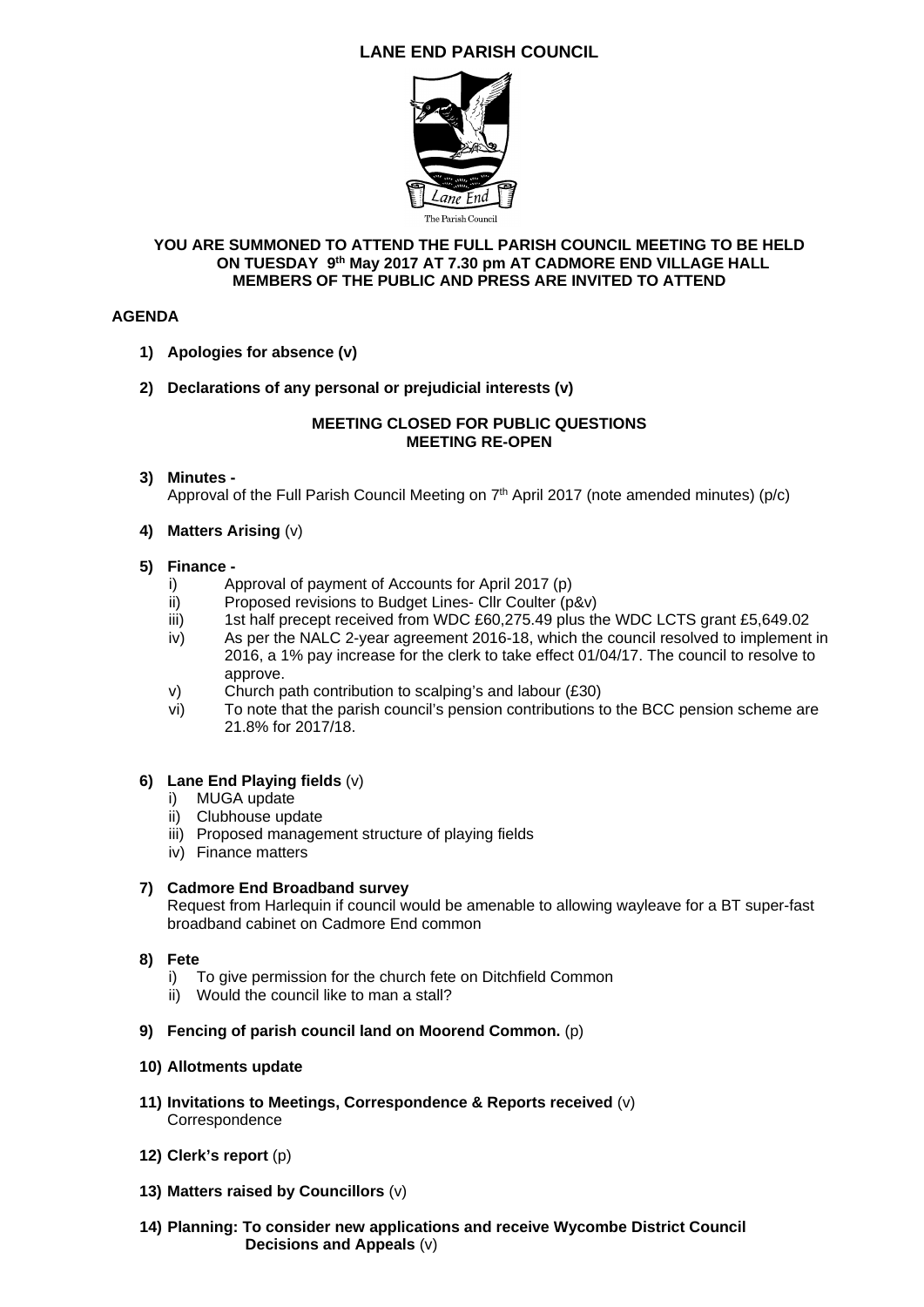#### **New Applications**

| 17/05828/FUL | Lutetia, Nursery Drive    | Householder<br>for f<br>application<br>insertion of rear dormer and 3<br>velux rooflights to front with new<br>window in each side gable all in |  |  |
|--------------|---------------------------|-------------------------------------------------------------------------------------------------------------------------------------------------|--|--|
| 17/05826/FUL | Essex Place, Finings Road | connection with loft conversion.<br>Change of use of ground floor                                                                               |  |  |
|              |                           | from class A3 (restaurants and                                                                                                                  |  |  |
|              |                           | Cafes) to use as Sui Generis (                                                                                                                  |  |  |
|              |                           | Dog Parlour) (retrospective)                                                                                                                    |  |  |

## **Wycombe District Council planning decisions**

**17/05520CLP** Grant certificate of proposed use

The Bramble, Bullocks Farm Lane, Wheeler End certificate for propsed insertion of 2x rooflights to front roofslope and 4x rooflights to rear roofslope in connection with loft conversion.

**17/05339/FUL** Application Permitted

Harecramp Farmhouse Chequers Lane Cadmore End Buckinghamshire HP14 3PH Householder application for erection of single storey rear extension

### **17/05223/FUL** Application Permitted

Chiltern View Moor Common Lane End Buckinghamshire HP14 3HR Householder application for construction of detached timber-framed double garage to front

NEXT MEETING: Ordinary meeting will be held on Monday 5<sup>th</sup> June 2017 at 7.30pm in Cadmore End Village Hall.

Deirdre Hansen Acting Clerk to Lane End Parish Council New York Nednesday 3rd May 2017 *\*(p) Paper Included (v) Verbal report (p/c) previously circulated.*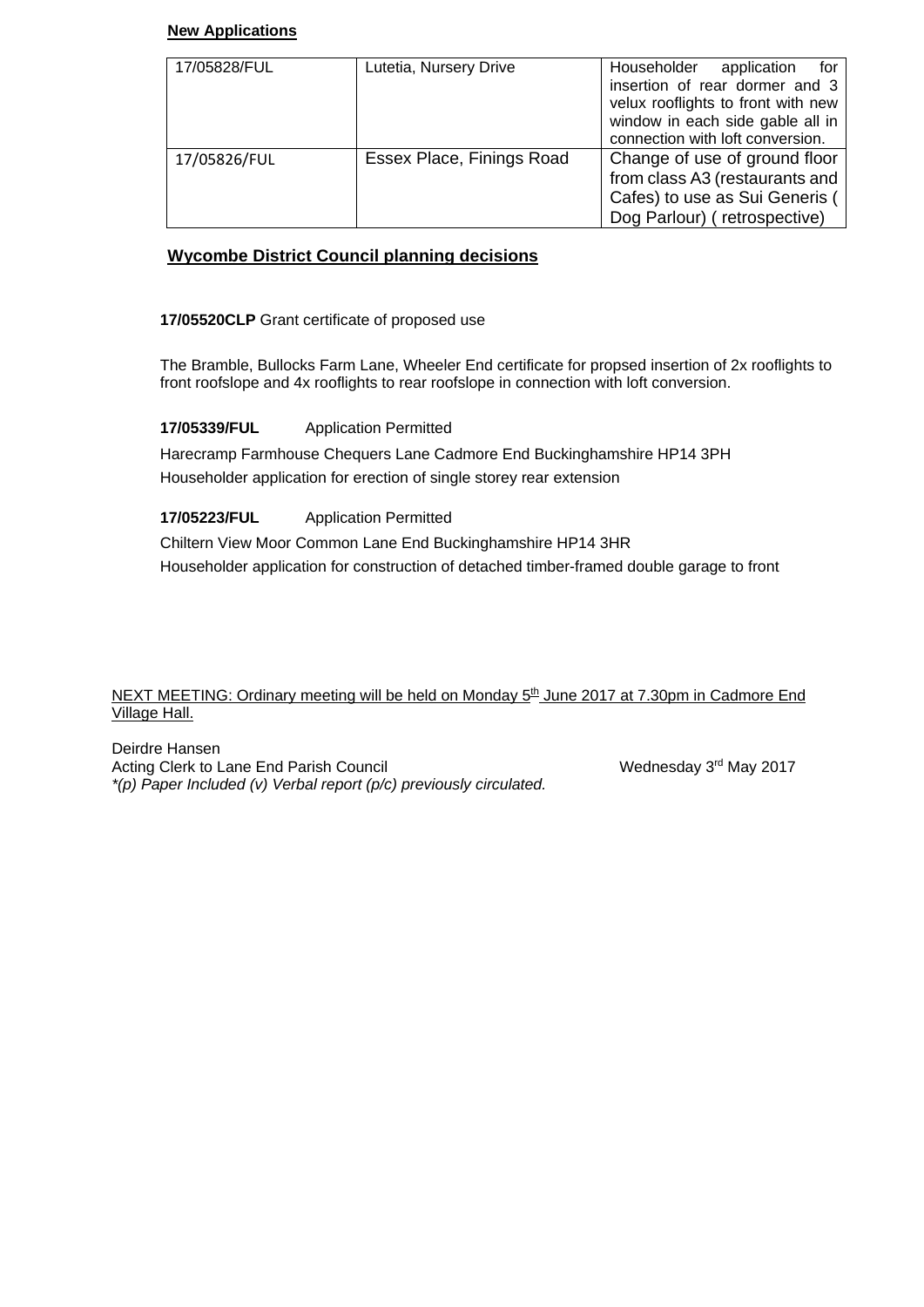# **ACCOUNTS SUBMITTED AND RECEIVED IN April FOR PAYMENT IN May 2017**

| <b>EXPENDITURE</b>                   | <b>Cheque No</b> | Total         | <b>VAT</b> | <b>NET</b> | <b>Description</b>                                    | <b>Budget Number</b> |
|--------------------------------------|------------------|---------------|------------|------------|-------------------------------------------------------|----------------------|
| <b>Direct Debits</b>                 |                  |               |            |            |                                                       |                      |
| <b>EON</b>                           | DD               | £739.00       | £123.17    |            | £615.83 electricity invoice 01/03/17-28/03/17         | 210/001              |
| <b>BT Group</b>                      | DD               | £52.00        | £8.67      |            | £43.33 phone line                                     | 103/002              |
| <b>Total Direct Debits</b>           |                  | 791.00 £<br>£ | 131.84 £   |            | 659.16 Direct debits taken in March                   |                      |
| <b>Expenditure: Cheque Payments</b>  |                  |               |            |            |                                                       |                      |
| Mrs K Dunn                           | 100909           | £400.00       | £0.00      |            | £400.00 editor Clarion salary -March                  | 160/001              |
| Cadmore End Village Hall             | 100910           | £105.00       | £0.00      |            | £105.00 Hal hire x3                                   | 240/001              |
| <b>SSEContracting Ltd</b>            | 100911           | £437.71       | £72.95     |            | £364.76 repairs March qtr 2017                        | 210/003              |
| <b>SSEContracting Ltd</b>            | 100911           | £701.66       | £116.94    |            | £584.72 street lighting maintenance charge March 2017 | 210/002              |
| <b>Buckland Landscapes</b>           | 100913           | £938.96       | £156.49    |            | £782.47 Grass cutting Feb                             | 190/001              |
| <b>Buckland Landscapes</b>           | 100913           | £348.00       | £58.00     |            | £290.00 Grass Cutting - Devolved Services BCC Feb     | 200/001              |
| Chiltern Sports Contractors Ltd      | 100915           | £56,527.48    | £9,421.25  |            | £47,106.23 MUGA Completed works to date               | 120/004              |
| Mr C Stewart                         | 100916           | £165.60       | £27.60     |            | £138.00 milage costs re MUGA/Clubhouse refurb.        | 125/005              |
| Mr C Stewart                         | 100916           | £19.20        | £3.20      |            | £16.00 2 padlocks for MUGA                            | 125/005              |
| <b>BALC</b>                          | 100917           | £501.29       | £0.00      |            | £501.29 Subscription 2017/18                          | 107/001              |
| Squirrel self storage                | 100918           | £912.60       | £152.10    |            | £760.50 unit rent 17/04/17-15/04/18                   | 103/009              |
| Wycombe District Council             | 100919           | £100.00       | £0.00      |            | £100.00 Donation cop cards scheme S137                | 250/016              |
| <b>Chilterns Conservation Board</b>  | 100920           | £150.00       | £0.00      |            | £150.00 Donation Hillforts in the Chilterns Landscape | 250/026              |
| Lane End Youth and Community Centre, | 100921           | £148.75       | £0.00      |            | £148.75 room hire and refreshmenst                    | 230/001              |
| Mrs H Glasgow                        | 100922           | £610.90       | £0.00      |            | £610.90 Maternity pay clerk                           | 101/001              |
| D Hansen                             | 100923           | £774.11       | £0.00      |            | £774.11 Acting clerk salary April                     | 101/001              |
| D Hansen                             | 100924           | £76.05        | £12.68     |            | £63.38 Clerks March Expenses - Travel                 | 102/001              |
| D Hansen                             | 100924           | £50.00        | £0.00      |            | £50.00 Clerks Marcg Expenses - Office Rent            | 103/001              |
| D Hansen                             | 100924           | £5.00         | £0.00      |            | £5.00 Clerks March Expenses - Broadband               | 103/008              |
| D Hansen                             | 100924           | £2.70         | £0.45      |            | £2.25 Clerks March Expenses - paper and pins          | 103/004              |
| D Hansen                             | 100924           | £136.64       | £0.00      |            | £136.64 course fees for J Osborn and T Nolan          | 111/001              |
| <b>BCC Pensions</b>                  | 100925           | £465.77       | £0.00      |            | £465.77 Pension cheque                                | 101/003              |
| <b>HMRC</b>                          | 100926           | £75.95        | 0          |            | £75.95 PAYE and NI                                    | 101/002              |
| <b>Total cheque paymenst</b>         |                  | £63,653.37    | £10,021.65 | £53,631.72 |                                                       |                      |
| <b>INCOME</b>                        |                  | <b>Total</b>  | <b>VAT</b> | <b>NET</b> | <b>Description</b>                                    | <b>Budget number</b> |
| <b>BCC</b>                           |                  | £3,254.23     | £0.00      | £3,254.23  | <b>BCC Devolved services</b>                          | 50                   |